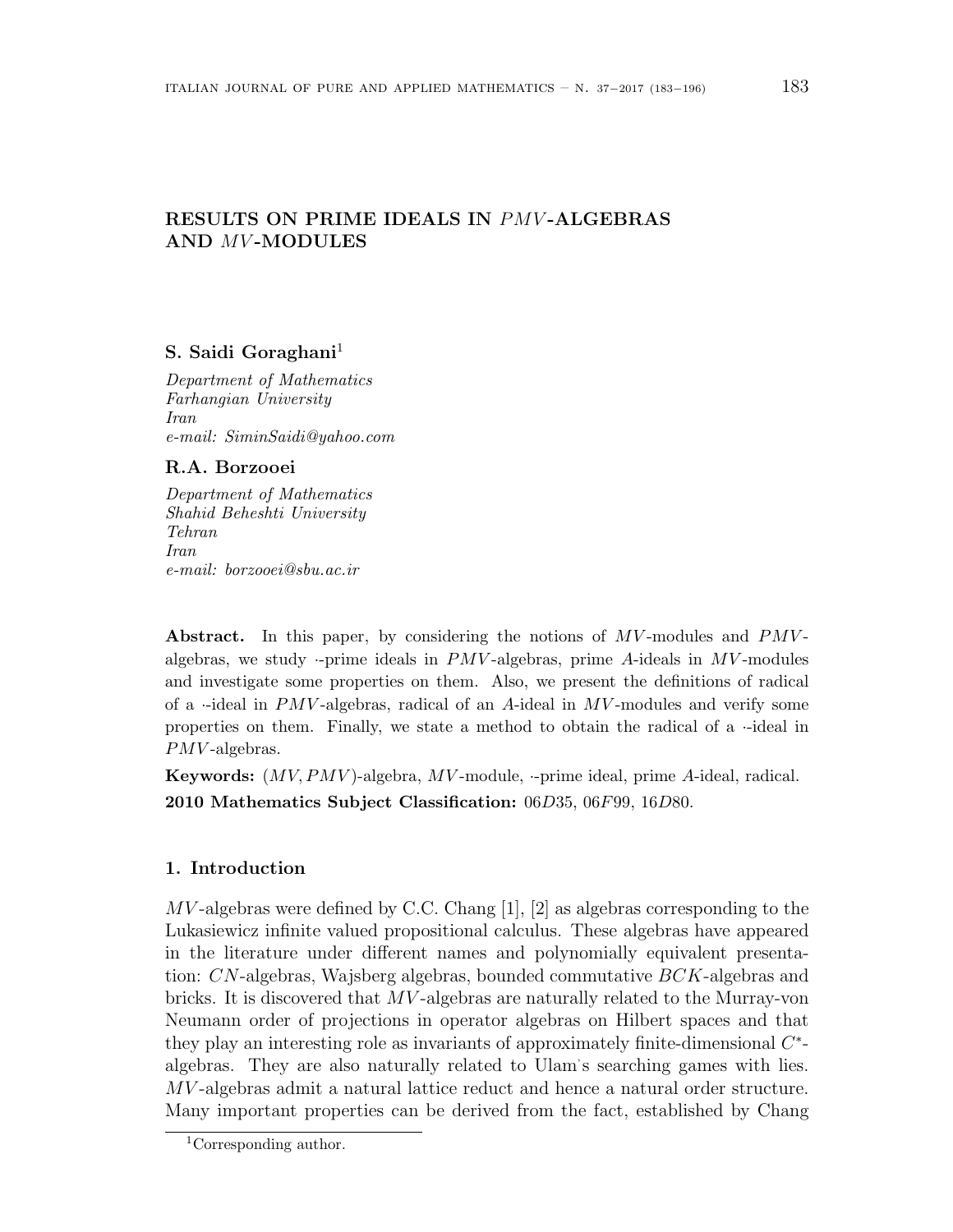that nontrivial *MV* -algebras are subdirect products of *MV* -chains, that is, totally ordered *MV* -algebras. To prove this fundamental result, Chang introduced the notion of prime ideal in an *MV*-algebra. The categorical equivalence between *MV* -algebras and *lu*-groups leads to the problem of defining a product operation on *MV* -algebras, in order to obtain structures corresponding to *l*-rings. A *product MV -algebra* (or *PMV* -algebra, for short) is an *MV* -algebra which has an associative binary operation "*.*". It satisfies an extra property which will be explained in Preliminaries. During the last years, *PMV* -algebras were considered and their equivalence with a certain class of *l*-rings with strong unit was proved. It seems quite natural to introduce modules over such algebras, generalizing the divisible *MV* -algebras and the *MV* -algebras obtained from Riesz spaces and to prove natural equivalence theorems. Hence, the notion of *MV* -modules was introduced as an action of a *PMV* -algebra over an *MV* -algebra by A. Di Nola [5]. In 2014, F. Forouzesh, E. Eslami and A. Borumand Saeid defined prime *A*-ideals in *MV* -modules and *·*-prime ideals in *PMV* -algebras [7]. Also, they defined radical of *A*-ideals by maximal *A*-ideals. Since *MV* -modules are in their infancy, stating and opening of any subject in this field can be useful. Hence, in this paper, we investigate prime *A*-ideals in *MV* -modules and verify some properties on them. For example, we state some conditions for obtaining a prime *A*-ideal. Also, we present the definition of radical of an *A*-ideal by prime *A*-ideals in *MV* -modules, radical of a *·*-ideal in *PMV*-algebras and verify some properties on them. Then we state a method to obtain a radical of a  $\cdot$ -ideal in *PMV*-algebras. In fact, we open new fields to anyone that is interested to studying and development of *MV* -modules.

#### **2. Preliminaries**

In this section, we review related lemmas and theorems that we use in the next sections.

**Definition 2.1** [3] An *MV-algebra* is a structure  $M = (M, \oplus, ', 0)$  of type  $(2, 1, 0)$ such that:

 $(MV1)$   $(M, \oplus, 0)$  is an Abelian monoid,  $(MV2)(a')' = a,$  $(MV3)$   $0' \oplus a = 0',$  $(MV4)$   $(a' \oplus b)' \oplus b = (b' \oplus a)' \oplus a$ , If we define the constant  $1 = 0'$  and operations  $\odot$  and  $\ominus$  by  $a \odot b = (a' \oplus b')'$ ,  $a \ominus b = a \odot b'$ , then  $(MV5) (a \oplus b) = (a' \odot b')',$  $(MV6)x \oplus 1 = 1,$  $(MV7)$   $(a \ominus b) \oplus b = (b \ominus a) \oplus a$ ,  $(MV8) \ a \oplus a' = 1,$ 

for every  $a, b \in M$ . It is clear that  $(M, \odot, 1)$  is an Abelian monoid. Now, if we define auxiliary operations  $\vee$  and  $\wedge$  on M by  $a \vee b = (a \odot b') \oplus b$  and  $a \wedge b =$  $a \odot (a' \oplus b)$ , for every  $a, b \in M$ , then  $(M, \vee, \wedge, 0)$  is a *bounded distributive lattice*.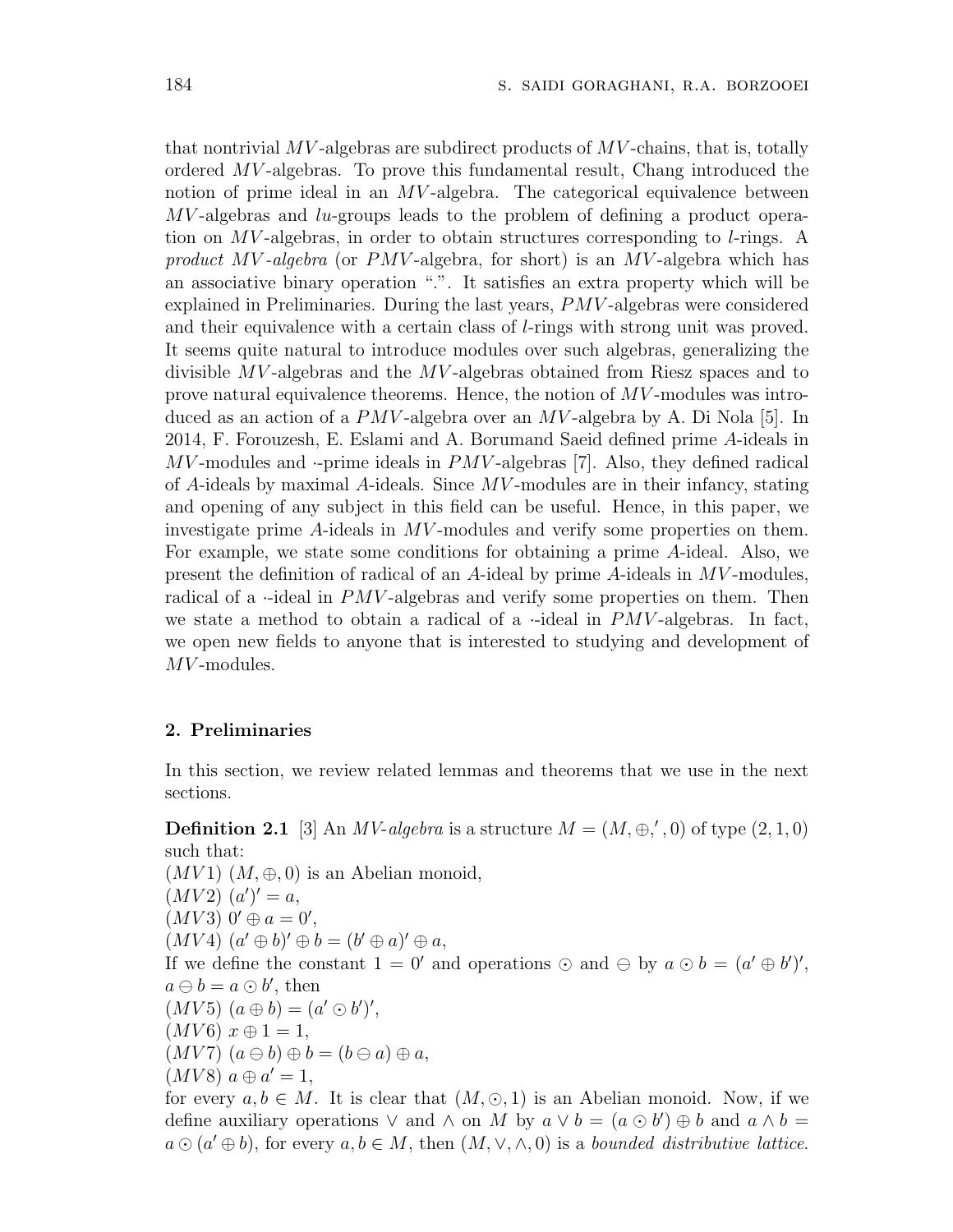An *MV*-algebra *M* is a *Boolean* algebra if and only if the operation " $\oplus$ " is idempotent, that is,  $x \oplus x = x$ , for every  $x \in M$ . In an *MV*-algebra *M*, the following conditions are equivalent: (*i*)  $a' \oplus b = 1$ , (*ii*)  $a \odot b' = 0$ , (*iii*)  $b = a \oplus (b \ominus a)$ ,  $(iv) \exists c \in M$  such that  $a \oplus c = b$ , for every  $a, b, c \in M$ . For any two elements *a, b* of the *MV*-algebra *M*,  $a \leq b$  if and only if  $a, b$  satisfy the above equivalent conditions  $(i) - (iv)$ . An ideal of *MV*-algebra *M* is a subset *I* of *M*, satisfying the following conditions:  $(I1): 0 \in I$ ,  $(I2): x \leq y$  and  $y \in I$  imply  $x \in I$ ,  $(I3):$  $x \oplus y \in I$ , for every  $x, y \in I$ . A proper ideal *I* of *M* is a prime ideal of *M* if and only if  $x \ominus y \in I$  or  $y \ominus x \in I$  (or  $x \wedge y \in I$  implies that  $x \in I$  or  $y \in I$ ), for every  $x, y \in M$ . In an *MV*-algebra *M*, the *distance function*  $d : M \times M \rightarrow M$ is defined by  $d(x, y) = (x \ominus y) \oplus (y \ominus x)$  which satisfies (*i*):  $d(x, y) = 0$  if and only if  $x = y$ , (*ii*):  $d(x, y) = d(y, x)$ , (*iii*):  $d(x, z) \leq d(x, y) \oplus d(y, z)$ , (*iv*):  $d(x, y) = d(x', y'), (v): d(x \oplus z, y \oplus t) \leq d(x, y) \oplus d(z, t)$ , for every  $x, y, z, t \in M$ . Let *I* be an ideal of an *MV*-algebra *M*. We denote  $x \sim y$  ( $x \equiv_I y$ ) if and only if  $d(x, y) \in I$ , for every  $x, y \in M$ . So ∼ is a congruence relation on *M*. Denote the equivalence class containing *x* by  $\frac{x}{I}$  and  $\frac{M}{I} = \{\frac{x}{I}\}$  $\frac{x}{I}: x \in X$ . Then  $\left(\frac{M}{I}\right)$  $\frac{M}{I}, \oplus, ', \frac{0}{I}$  $\frac{0}{I}$ ) is an *MV*-algebra, where  $(\frac{x}{I})' = \frac{x'}{I}$  $\frac{x}{I}$  and  $\frac{x}{I} \oplus \frac{y}{I} = \frac{x \oplus y}{I}$ , for all  $x, y \in M$ . Let *M* and *K* be two *MV*-algebras. A mapping  $f : M \to K$  is called an *MVhomomorphism* if  $(H1)$ :  $f(0) = 0$ ,  $(H2)$ :  $f(x \oplus y) = f(x) \oplus f(y)$  and  $(H3)$ :  $f(x') = (f(x))'$ , for every  $x, y \in M$ . If *f* is one to one (onto), then *f* is called an *MV* -monomorphism (epimorphism) and if *f* is onto and one to one, then *f* is called an  $MV$ -isomorphism (see [4, 10])

**Proposition 2.2** [3] *Let*  $M$  *be an MV -algebra and*  $z \in M$ *. Then the principal ideal generated by z is denoted by*  $\prec$  *z*  $\succ$  *and* 

$$
\prec z \succ = \{ x \in M : nz = \underbrace{z \oplus \cdots \oplus z}_{n \text{ times}} \ge x, \text{ for some } n \ge 0 \}.
$$

**Proposition 2.3** [3] *Let I be an ideal of A. Then*

 $\prec I \cup \{z\} \succ = \{x \in A : x \leq nz \oplus a, \text{ for some } n \in \mathbb{N} \text{ and } a \in I\}.$ 

**Proposition 2.4** [3] *In every MV*-algebra *A*, the natural order "  $\lt$  " has the *following properties:*

*(i)*  $x \leq y$  *if and only if*  $y' \leq x'$ , (ii) if  $x \leq y$ , then  $x \oplus z \leq y \oplus z$  and  $x \odot z \leq y \odot z$ , for every  $x, y, z \in A$ .

**Definition 2.5** [5], [6] (*i*) An *l*-group is an algebra  $(G, +, -, 0, \vee, \wedge)$ , where the following properties hold:

 $(a)$   $(G, +, -, 0)$  is a group,

(*b*)  $(G, \vee, \wedge)$  is a lattice,

(*c*)  $x \leq y$  implies that  $x + a \leq y + a$ , for any  $x, y, a, b \in G$ .

A strong unit  $u > 0$  is a positive element with property that for any  $q \in G$  there exits  $n \in \omega$  such that  $g \leq nu$ . The Abelian *l*-groups with strong unit will be simply called *lu*-groups.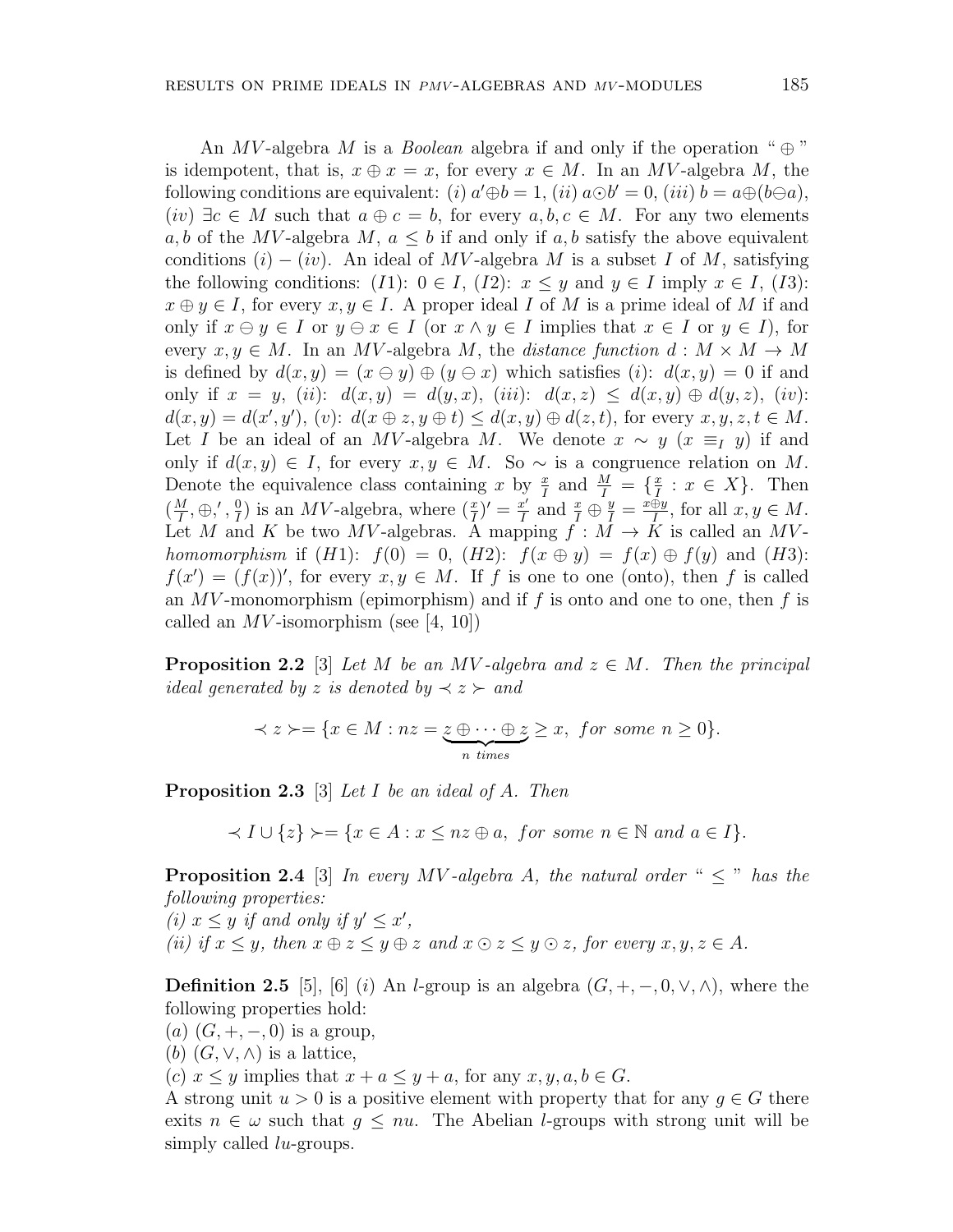The category whose objects are *MV* -algebras and whose homomorphisms are *MV* -homomorphisms is denoted by *MV*. The category whose objects are pairs (*G, u*), where *G* is an Abelian *l*-group and *u* is a strong unit of *G* and whose homomorphisms are *l*-group homomorphisms is denoted by *Ug*. The functor that establishes the categorial equivalence between *MV* and *Ug* is

$$
\Gamma: Ug\longrightarrow MV,
$$

where  $\Gamma(G, u) = [0, u]_G$ , for every *lu*-group  $(G, u)$  and  $\Gamma(h) = h|_{[0, u]}$ , for every *lu*group homomorphism *h*. The above results allows us to consider an *MV* -algebra, when necessary, as an interval in the positive cone of an *l*-group. Thus, many definitions and properties can be transferred from *l*-groups to *MV* -algebras. For example, the group addition becomes a partial operation when it is restricted to an interval, so we define a *partial addition* on an *MV* -algebra *M* as follows:

 $x + y$  is defined if and only if  $x \leq y'$  and in this case,  $x + y = x \oplus y$ , for every  $x, y \in M$ . Moreover, if  $z + x \leq z + y$ , then  $x \leq y$ .

(*ii*) An *l*-ring is a structure  $(R, +, ., 0, \leq)$ , where  $(R, +, 0, \leq)$  is an *L*-group such that, for any  $x, y \in R$ ,

$$
x \ge 0
$$
 and  $y \ge 0$  implies  $x.y \ge 0$ .

 $(iii)$  A product MV-algebra (or *PMV*-algebra, for short) is a structure  $A =$  $(A, \oplus, \ldots', 0)$ , where  $(A, \oplus, ', 0)$  is an *MV*-algebra and "." is a binary associative operation on *A* such that the following property is satisfied: if  $x + y$  is defined, then  $x \cdot z + y \cdot z$  and  $z \cdot x + z \cdot y$  are defined and  $(x + y) \cdot z = x \cdot z + y \cdot z$ ,  $z \cdot (x + y) = z \cdot x + z \cdot y$ , for every  $x, y, z \in A$ , where " + " is the partial addition on A. A unity for the product is an element  $e \in A$  such that  $e.x = x.e = x$ , for every  $x \in A$ . If A has a unity for product, then  $e = 1$ . A *PMV*-homomorphism is an *MV*-homomorphism which also commutes with the product operation. A *·*-ideal of *A* is an ideal *I* of *A* such that if  $a \in I$  and  $b \in A$  entail  $a.b \in I$  and  $b.a \in I$ . The set of *·*-ideals of *A* is denoted by  $Id(A)$ .

**Lemma 2.6** [4] *Let A be a PMV -algebra. Then*  $a \leq b$  *implies that*  $a.c \leq b.c$  *and*  $c.a \leq c.b$  *for every*  $a, b, c \in A$ *.* 

**Lemma 2.7** [5] *Let M be an MV -algebra . Then for every*  $x, y, z \in M$ *,* (*b*)  $x + 0 = x$ ,  $(c)$   $x \vee y = x + (x' \odot y)$ , (*d*) if  $x + y$  and  $(x + y) + z$  are defined, then  $y + z$  and  $x + (y + z)$  are defined and  $(x + y) + z = x + (y + z)$ (*f*) if  $z + x \leq z + y$ , then  $x \leq y$ , (*h*) *if*  $z + x = z + y$ *, then*  $x = y$ *, where* + *is the partial addition on M.*

**Definition 2.8** [5] Let  $A = (A, \oplus, ., ', 0)$  be a *PMV*-algebra,  $M = (M, \oplus, ', 0)$  be an *MV*-algebra and the operation  $\Phi: A \times M \longrightarrow M$  is defined by  $\Phi(a, m) = am$ , which satisfies the following axioms: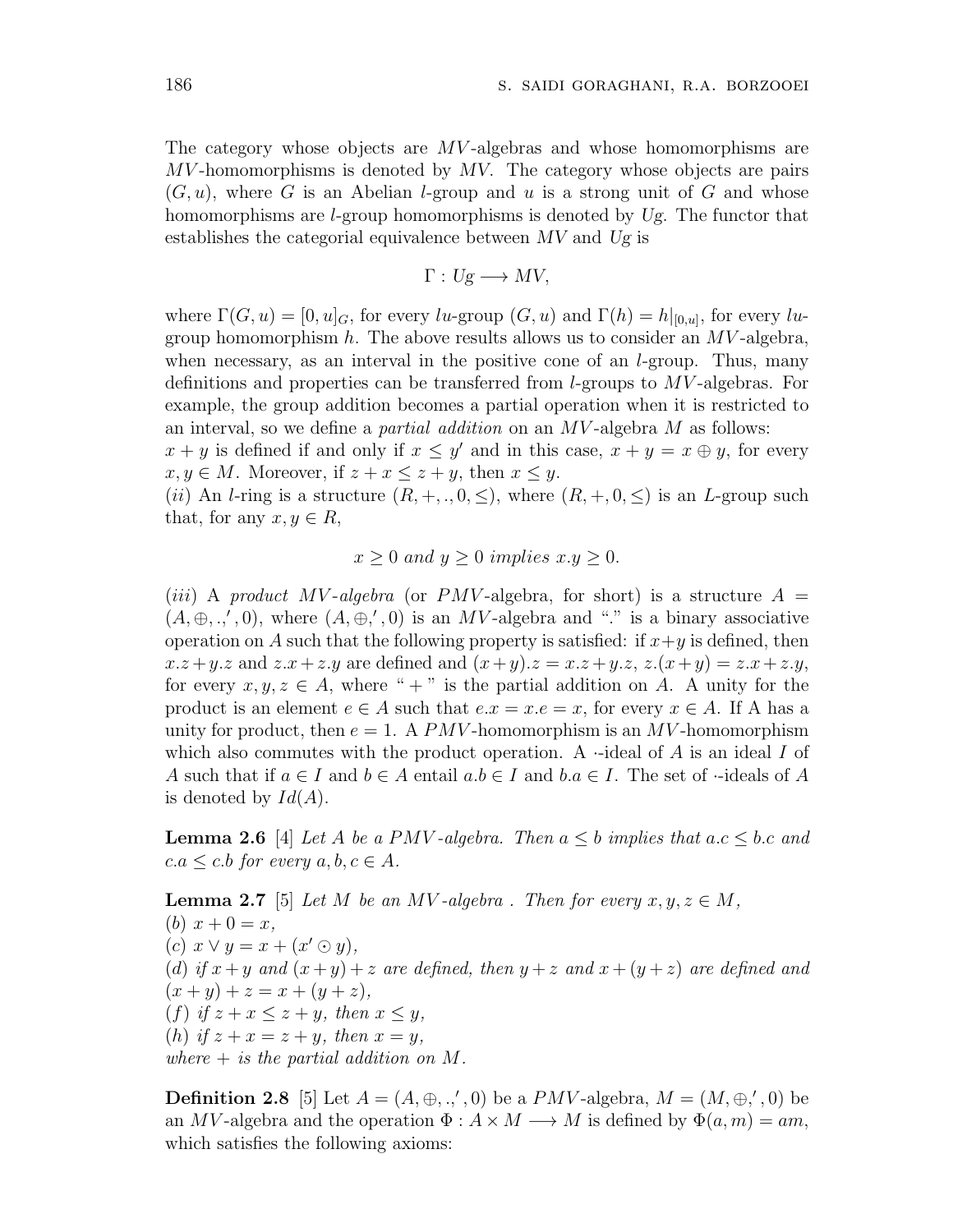$(AM1)$  If  $x+y$  is defined in *M*, then  $ax+ay$  is defined in *M* and  $a(x+y) = ax+ay$ ,  $(AM2)$  If  $a + b$  is defined in *A*, then  $ax + bx$  is defined in *M* and  $(a+b)x = ax + bx$ ,  $(AM3)$   $(a.b)x = a(bx)$ , for every  $a, b \in A$  and  $x, y \in M$ . Then *M* is called a (left) *MV -module* over *A* or briefly an *A*-module. We say that *M* is a *unitary MV* -module if *A* has a unity 1*<sup>A</sup>* for the product that is  $(AM4) 1_Ax = x$ , for every  $x \in M$ .

**Lemma 2.9** [5] *Let A be a PMV -algebra and M be an A-module. Then*

 $(a) 0x = 0,$ (*b*)  $a0 = 0$ ,  $(c)$   $ax' \leq (ax)'$ ,  $(d)$   $a'x \leq (ax)'$ ,  $(e)$   $(ax)' = a'x + (1x)'.$  $(f)$   $x \leq y$  *implies*  $ax \leq ay$ ,  $(g)$   $a \leq b$  *implies*  $ax \leq bx$ ,  $(h)$   $a(x \oplus y) \leq ax \oplus ay$ ,  $(i)$   $d(ax, ay) \leq ad(x, y)$ , (*j*) if *M* is a unitary *MV*-module, then  $(ax)' = a'x + x'$ ,  $(k)$   $(ax) \odot (ay)' \leq a(x \odot y)$ , for every  $a, b \in A$  and  $x, y \in M$ .

**Definition 2.10** [5] Let *A* be a  $PMV$ -algebra,  $M_1$  and  $M_2$  be two *A*-modules. A map  $f: M_1 \to M_2$  is called an *A-module* homomorphism or (*A-homomorphism*, for short) if *f* is an *MV* -homomorphism and  $(H4): f(ax) = af(x)$ , for every  $x \in M_1$  and  $a \in A$ .

**Definition 2.11** [5] Let *A* be a *PMV* -algebra and *M* be an *A*-module. Then an ideal  $N ⊆ M$  is called an *A*-*ideal* of *M* if (*I*4):  $ax ∈ N$ , for every  $a ∈ A$  and *x ∈ N*.

**Definition 2.12** [7] Let *M* be an *A*-module and *N* be a proper *A*-ideal of *M*. Then *N* is called a *prime A*-ideal of *M*, if  $am \in N$  implies that  $m \in N$  or  $a \in (N : M)$ , for any  $a \in A$  and  $m \in M$ , where  $(N : M) = \{a \in A : aM \subseteq N\}$ . Moreover, the set of all prime *A*-ideals of *M* is showed by *Spec*(*M*).

**Definition 2.13** [8] Let *M* be an *A*-module. An *A*-ideal *N* of *M* is called a maximal *A*-ideal of *M*, if there exist no *A*-ideal *K* of *M* containing *N* such that  $N \subsetneq K \subsetneq M$ . The set of all maximal *A*-ideals of *M* is showed by  $Max(M)$ . Let *I* be a proper *A*-ideal in *M*. The intersection of all maximal *A*-ideals of *M* which contain *I* is called the radical of *I* and is denoted by *Rad*(*I*).

**Definition 2.14** [7] Let *I* be a proper *·*-ideal of *A*. *I* is called a *·*-prime ideal of *A*, if  $x, y \in I$  implies that  $x \in I$  or  $y \in I$ , for any  $x, y \in A$ .

**Note.** From now on, in this paper, we let *A* be a *PMV* -algebra, *M* be an *MV* algebra, <sup>∑</sup>*<sup>n</sup> i*=1  $x_i$  means  $x_1 \oplus x_2 \oplus \cdots \oplus x_n$  and in particular case,  $x \oplus x \oplus \cdots \oplus x$  $\overbrace{n \; times}$  $= nx$ .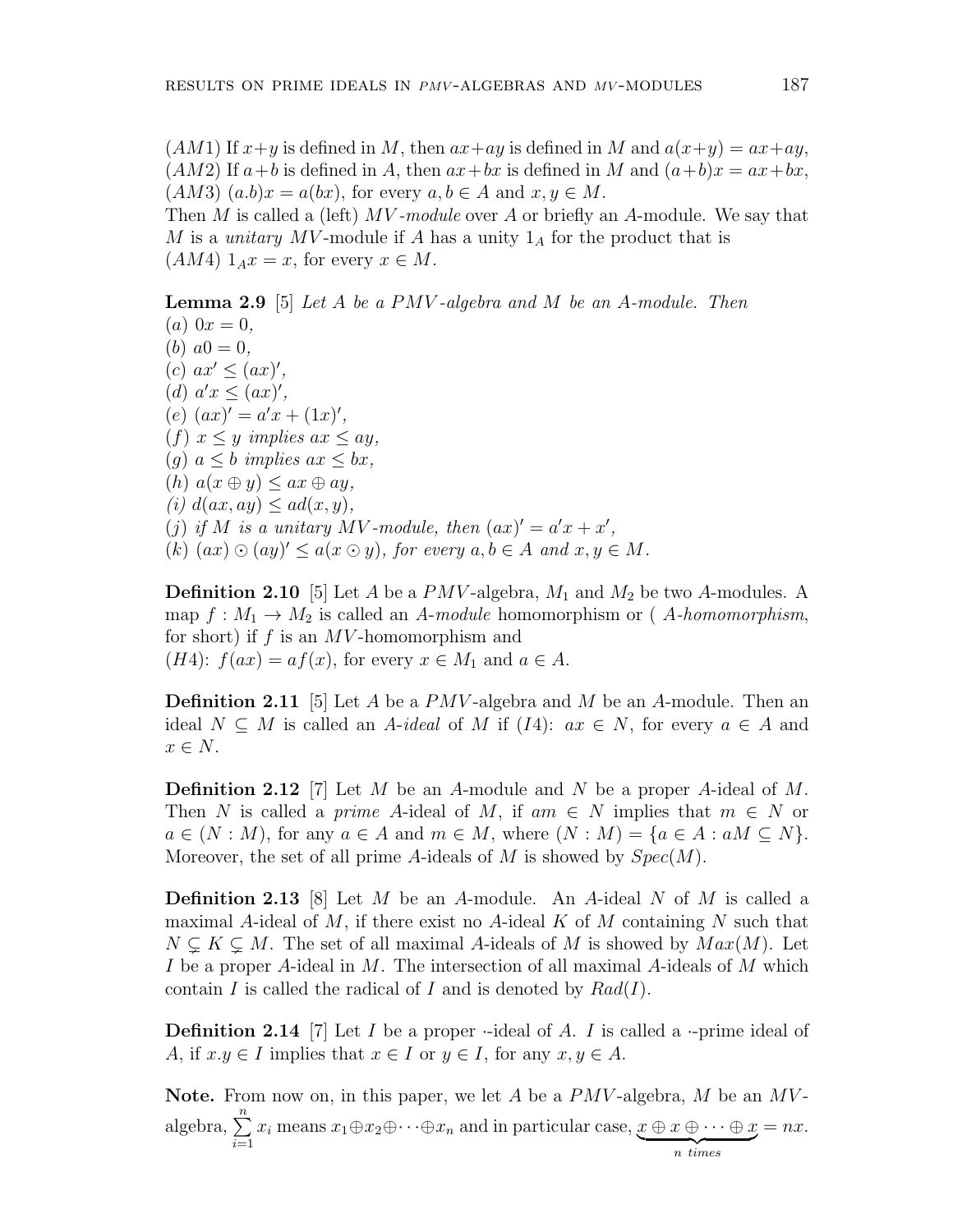#### **3. Prime A-ideals in** *MV* **-modules and prime** *·***-ideals in** *PMV* **-algebras**

In this section, we study prime *A*-ideals in *MV* -modules and *·*-prime ideals in *PMV* -algebras. Then we state and prove some conditions to obtain them.

**Remark.** Let *A* be unital and *I* be an ideal of *A*. Then by Lemma 2.6, since  $x \leq 1, x,y \leq x.1 = x \in I$  and  $y.x \leq y.1 = y \in I$  and so  $x.y, y.x \in I$ , for every  $x, y \in I$ . It means that if *A* is unital, then every ideal of *A* is a *·*-ideal of *A*.

**Example 3.1** Let  $A = \{0, 1, 2, 3\}$  and the operations " $\oplus$ " and "*.*" on *A* be defined as follows:

| $\oplus \begin{array}{cccccc} 0 & 1 & 2 & 3 \end{array}$ |                                    |  |  |  | . 0 1 2 3                                             |  |
|----------------------------------------------------------|------------------------------------|--|--|--|-------------------------------------------------------|--|
|                                                          | $0 \t 0 \t 1 \t 2 \t 3$            |  |  |  | $0 \begin{array}{ccc} 0 & 0 & 0 \end{array}$ 0        |  |
|                                                          | $1 \mid 1 \quad 1 \quad 3 \quad 3$ |  |  |  | 1   0 1 0 1                                           |  |
|                                                          | $2 \mid 2 \mid 3 \mid 2 \mid 3$    |  |  |  | $2 \begin{array}{ccc} 0 & 0 & 2 & 2 \end{array}$      |  |
|                                                          | $3 \mid 3 \mid 3 \mid 3 \mid 3$    |  |  |  | $3 \begin{array}{cccc} 3 & 0 & 1 & 2 & 3 \end{array}$ |  |

Consider  $0' = 3$ ,  $1' = 2$ ,  $2' = 1$  and  $3' = 0$ . Then it is easy to show that  $(A, \oplus, ',.,.0)$  is a *PMV*-algebra and  $(A, \oplus, ',0)$  is an *MV*-algebra. Now, let the operation  $\bullet : A \times A \longrightarrow A$  be defined by  $a \bullet b = a.b$ , for every  $a, b \in A$ . It is easy to show that *A* is an *MV*-module on *A*,  $I = \{0, 1\}$ ,  $J = \{0, 2\}$  are prime *A*-ideals of *A* and  $\{0\}$  is not a prime *A*-ideal of *A*. Also,  $I = \{0, 1\}$  is a *·*-prime ideal of *A* and  $I = \{0\}$  is not a *·*-prime ideal of A.

**Proposition 3.2** *Let M be an A-module and N be an A-ideal of M. Then*  $(N : M) = \{a \in A : aM \subseteq N\}$  *is an ideal of A.* 

**Proof.** It is clear that  $0 \in (N : M)$ . Let  $a, b \in (N : M)$ . Then  $am, bm \in N$ , for every  $m \in N$ . Similar the proof of Lemma 2.9 (*k*), we have  $am\odot(bm)' \leq (a \odot b')m$ , for every  $a, b \in A$  and  $m \in M$ . If we set  $a \oplus b$  instead of a, then by Lemma 2.9  $(g)$ , we have  $(a \oplus b)m \odot (bm)' \le ((a \oplus b) \odot b')m = (a \wedge b')m \le am$ . Since

$$
(a \oplus b)m = (a \oplus b)m \vee bm = (a \oplus b)m \odot (bm)' \oplus bm \le am \oplus bm \in N,
$$

 $a \oplus b \in (N : M)$ . Now, let  $a \leq b$  and  $b \in (N : M)$ . Then by Lemma 2.9(*q*),  $am \le bm \in N$  and so  $am \in N$ , for every  $m \in M$ . It means that  $a \in (N : M)$ .

**Remark.** Similar the Proposition 3.2,  $(N : m)$  is an ideal of *A*, for every  $m \in M$ .

**Proposition 3.3** *Let M be a unitary A-module and N, L be A-ideals of M. Then* (*i*)  $(N : M)$  *is a prime ideal of A or*  $\frac{A}{(N:M)}$  *has at least two elements,* 

(*ii*) *if*  $N$  *is a prime*  $A$ -*ideal of*  $M$  *and*  $m \notin N$ , *then*  $(N : m)$  *is a ·-prime ideal of A,*

(*iii*) *N* is a prime *A*-ideal of *M* if and only if  $(N : m) = (N : M)$ , where  $m \notin N$ ,  $(iv)$   $N \subseteq L$  *implies that*  $(N : M) \subseteq (L : M)$ ,

(*v*) *if*  $N$  *is a prime*  $A$ *-ideal of*  $M$ *, then*  $(N : M)$  *is a ·-prime ideal of*  $A$ *.*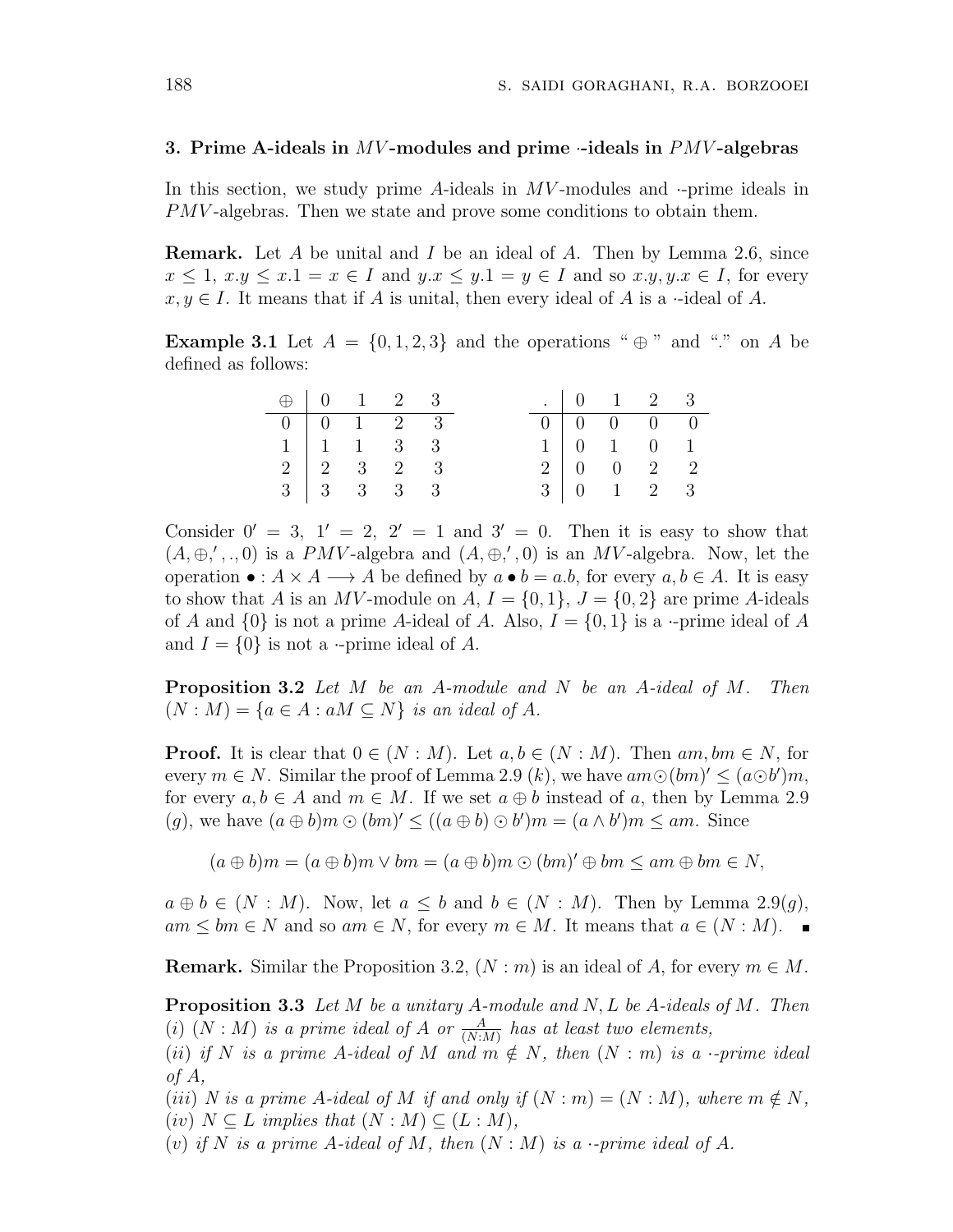**Proof.** (*i*) By Proposition 3.2,  $(N : M)$  is an ideal of *A*. Let  $(N : M)$  is not a prime ideal of *A*. Then there exist  $x, y \in A$  such that  $x \ominus y \notin (N : M)$ and  $y \in \mathcal{X} \notin (N : M)$  and so  $d(x, y) = (x \in y) \oplus (y \in x) \notin (N : M)$ . It means that  $\frac{x}{(N:M)} \neq \frac{y}{(N:M)}$  $\frac{y}{(N:M)}$  and so  $\frac{A}{(N:M)}$  has at least two elements. Now, let *A*  $\frac{A}{(N:M)}$  have only element  $\frac{0}{(N:M)}$ . Then  $\frac{x}{(N:M)} = \frac{y}{(N:M)}$  $\frac{y}{(N:M)}$ , for every  $x, y \in A$  and so  $x \ominus y \leq (x \ominus y) \oplus (y \ominus x) = d(x, y) \in (N : M)$ . Hence,  $x \ominus y \in (N : M)$  and so (*N* : *M*) is a prime ideal of *A*.

 $(iii)$ ,  $(iii)$ ,  $(iv)$  The proofs are easy.

(*v*) By Proposition 3.2,  $(N : M)$  is an ideal of A. If  $A = (N : M)$ , then  $1 \in$  $(N : M)$  and so  $M = N$ , which is a contradiction. Hence,  $(N : M)$  is a proper ideal of *A*. Since *A* is unital,  $(N : M)$  is a *·*-ideal of *A*. Let  $x.y \in (N : M)$ , for any  $x, y \in A$ . Then  $x(ym) = (x.y)m \in N$ , for every  $m \in M$  and so  $ym \in N$  or  $x \in (N : M)$ . Let  $x \notin (N : M)$ . Then  $ym \in N$  and so  $y \in (N : M)$  or  $m \in N$ . If  $m \in N$ , then  $N = M$ , which is a contradiction. Hence,  $y \in (N : M)$  and so  $(N : M)$  is a *·*-prime ideal of A.

**Lemma 3.4** *Let*  $M$  *be a unitary*  $A$ *-module and*  $m \in M$ *. Then* 

$$
I_m = \left\{ \sum_{i=1}^k t_i m : \sum_{i=1}^k t_i m \le nm, \text{ for some } n, k \in \mathbb{N} \cup \{0\},\right\}
$$
  
where  $t_i \in A$  and  $t_1 m + \dots + t_k m$  is defined

*is an A-ideal of M.*

**Proof.** ( $I_1$ ) It is clear that  $0 \in I_m$ .  $(I_2)$  Let  $x \leq \sum_{i=1}^k t_i m \in I_m$ , for some  $x \in M$ . Then  $x = 1x \leq \sum_{i=1}^k t_i m$ *k i*=1  $t_i$ *m*  $\leq$  *nm*  $\in$  *I<sub>m</sub>*, for some  $n \geq 0$  and so  $x \in I_m$ .  $(I_3)$  Let  $\Sigma$ *k i*=1  $t_i$ *m*,  $\sum^w$ *i*=1  $s_i m \in I_m$ . Then there exist  $n_1, n_2 \geq 0$  such that ∑ *k i*=1  $t_i$ *m*  $\leq n_1$ *m* and  $\sum^w$ *i*=1  $s_i$ *m*  $\leq n_2$ *m* and so *k* ∑ +*w i*=1  $c_i m \leq \sum$ *k i*=1  $t_i$ *m*  $\oplus$   $\sum_i^w$ *i*=1 *sim*  $\leq n_1m \oplus n_2m = m \oplus \cdots \oplus m$  $\overrightarrow{n_1}$  *times ⊕ m ⊕ · · · ⊕ m*  $\overrightarrow{n_2}$  *times*  $=(n_1 + n_2)m,$ 

where  $c_i \in A$ , for  $1 \leq i \leq k + w$ . It means that  $\sum$ *k i*=1  $t_i$ *m*  $\oplus \sum^w$ *i*=1  $s_i m \in I_m$ .  $(I_4)$  Let *a* ∈ *A* and  $∑$ *k i*=1  $t_i$ *m*  $\in$  *I*<sub>*m*</sub>. Then there exists *n*  $\geq$  0 such that  $\sum$ *k i*=1  $tm \leq nm$ .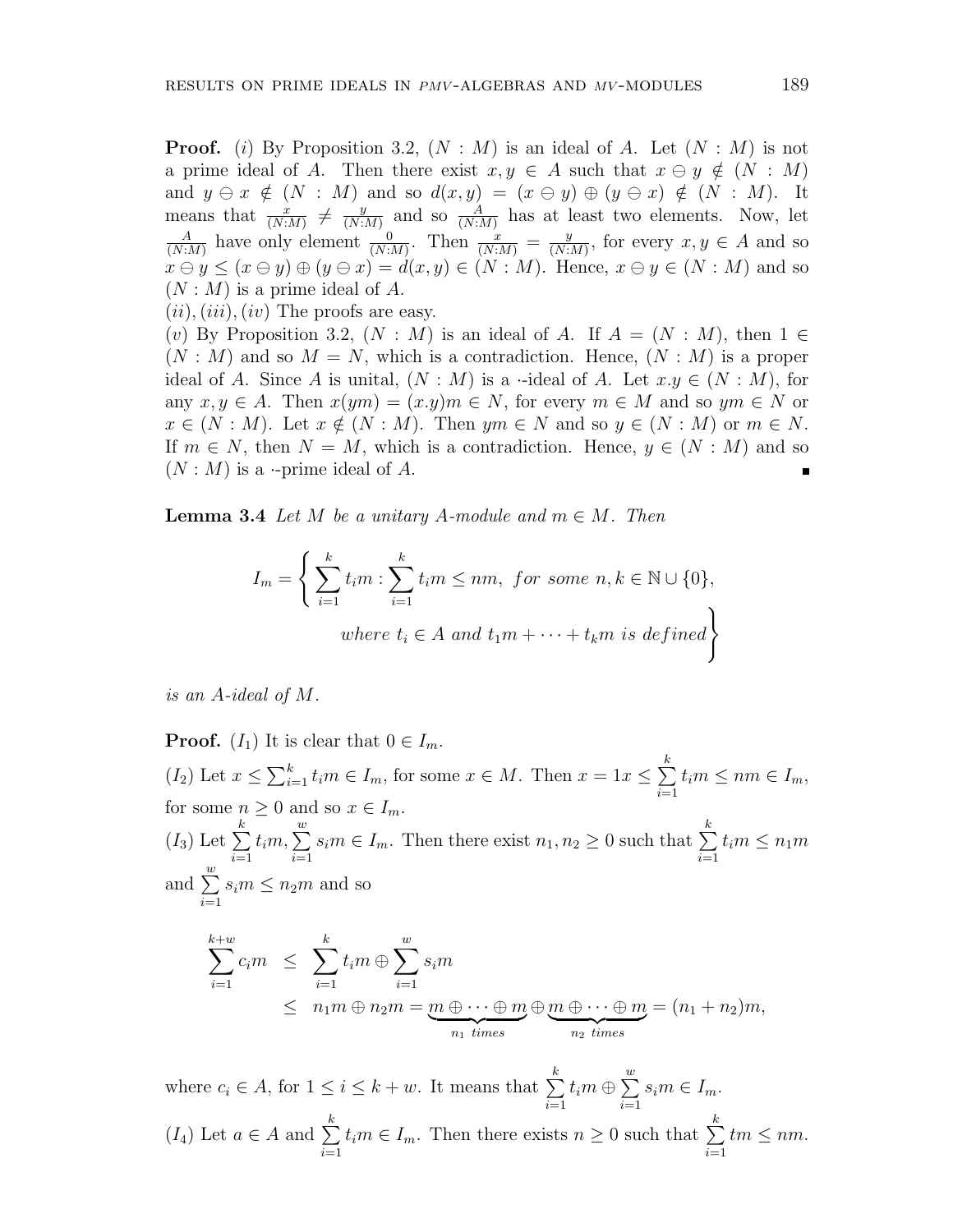Since ∑ *k i*=1  $t_i$ *m*  $\leq$  *nm*, by Proposition 2.9(f) and (h),

$$
a\left(\sum_{i=1}^k t_i m\right) \le a(m\oplus \cdots \oplus m) \le \underbrace{am\oplus \cdots \oplus am}_{n \text{ times}}.
$$

By Proposition 2.9(j), since  $(am)' \oplus m = a'm \oplus m' \oplus m = 1$ ,  $am \leq m$  and so  $a\left(\sum_{k=1}^{k} a_k\right)$ *i*=1  $m \leq m \oplus \cdots \oplus m$ | {z } *n times*  $= nm$ . It results that  $\sum$ *k i*=1  $(a.t_i)m = \sum$ *k i*=1  $a(t_im) \in I_m$ .

**Definition 3.5** A *PMV*-algebra *A* is called *commutative*, if  $x.y = y.x$ , for every  $x, y \in A$ .

**Example 3.6** In Example 3.1, *A* is a commutative *PMV* -algebra.

**Notation**: For *A*-module  $M, I \subseteq A$  and *A*-ideal  $N$  of  $M$ , we let

 $IN = \{xm : x \in I, m \in N\}.$ 

**Theorem 3.7** *Let A be commutative, M be an A-module, N be a proper A-ideal*  $of M$  and  $x \oplus x = x$ , for every  $x \in A$ . Then N is a prime A-ideal of M if and only *if for every ideal I of A and A-ideal D of M*, *ID*  $\subseteq$  *N implies that*  $I \subseteq (N : M)$  $or$  *D*  $\subseteq$  *N.* 

**Proof.**  $(\Rightarrow)$  Let N be a prime A-ideal of M, I be an ideal of A and D be an *A*-ideal of *M* such that  $ID \subseteq N$ . We show that  $I \subseteq (N : M)$  or  $D \subseteq N$ . Let  $I \nsubseteq (N : M)$  and  $D \nsubseteq N$ . Then there exist  $x \in I$  and  $d \in D$  such that  $xM \nsubseteq N$ and  $d \notin N$ . On the other hand,  $ID \subseteq N$  implies that  $xd \in N$ . Since N is a prime *A*-ideal of *M* and  $d \notin N$ ,  $xM \subseteq N$ , which is a contradiction.

 $(\Leftarrow)$  Let for every ideal *I* of *A* and *A*-ideal *D* of *M*, *ID* ⊆ *N* implies that  $I \subseteq (N : I)$ *M*) or  $D \subseteq N$ . Let there exist  $x \in A$  and  $m \in M$  such that  $xm \in N$  and  $m \notin N$ . By Proposition 2.2 and Lemma 3.4, let  $I = \langle x \rangle$  and  $D = I_m$ . Then for  $y \in I$ , by Proposition 2.2, there exists  $n \geq 0$  such that  $y \leq nx$  and so  $y \ominus nx = 0$ . Hence,  $ym=(y\ominus 0)m=(y\ominus (y\ominus nx))m=(y\ominus (y\ominus (nx)')')m=(y\ominus (y'\oplus nx))m=$  $(y \land nx)m$ . By Proposition 2.9(g), since  $y \land nx \le nx$ ,  $ym = (y \land nx)m \le (nx)m =$  $xm \in N$ . Hence,  $ym \in N$  and so  $ID = \{y(\sum_{i=1}^{k} t_i m) : y, t \in A\} = \{\sum_{i=1}^{k} t_i (ym) : x \in A\}$  $y, t \in A$   $\subseteq$   $N$  and so  $I \subseteq (N : M)$  or  $D \subseteq N$ . Since  $m \notin N$ ,  $I \subseteq (N : M)$  and so  $xM \subseteq N$ . Therefore, *N* is a prime *A*-ideal of *M*.

**Definition 3.8** Let *M* be an *A*-module. *M* is called *torsion free* if  $xm = 0$ implies that  $x = 0$  or  $m = 0$ , for any  $x \in A$  and  $m \in M$ .

**Example 3.9** (*i*) Consider  $L_2 = \{0, 1\}$ ,  $L_4 = \{0, \frac{1}{3}\}$  $\frac{1}{3}, \frac{2}{3}$  $\frac{2}{3}$ , 1},  $a \oplus b = min\{1, a+b\},\$ *a*<sup> $′$ </sup> = 1−*a* and +,−, . are ordinary operations in R. Then it is routine to show that  $(L_2, \oplus, ', ., 0)$  is a *PMV*-algebra and  $(L_4, \oplus, ', 0)$  is an *MV*-algebra. Let operation • :  $L_2 \times L_4 \longrightarrow L_4$  is defined by  $a \bullet b = a.b$ , for any  $a \in L_2$  and  $b \in L_4$ . Then it is easy to show that  $L_4$  is a torsion free  $L_2$ -module.

(*ii*) In Example 3.1, *A* is not a torsion free *A*-module.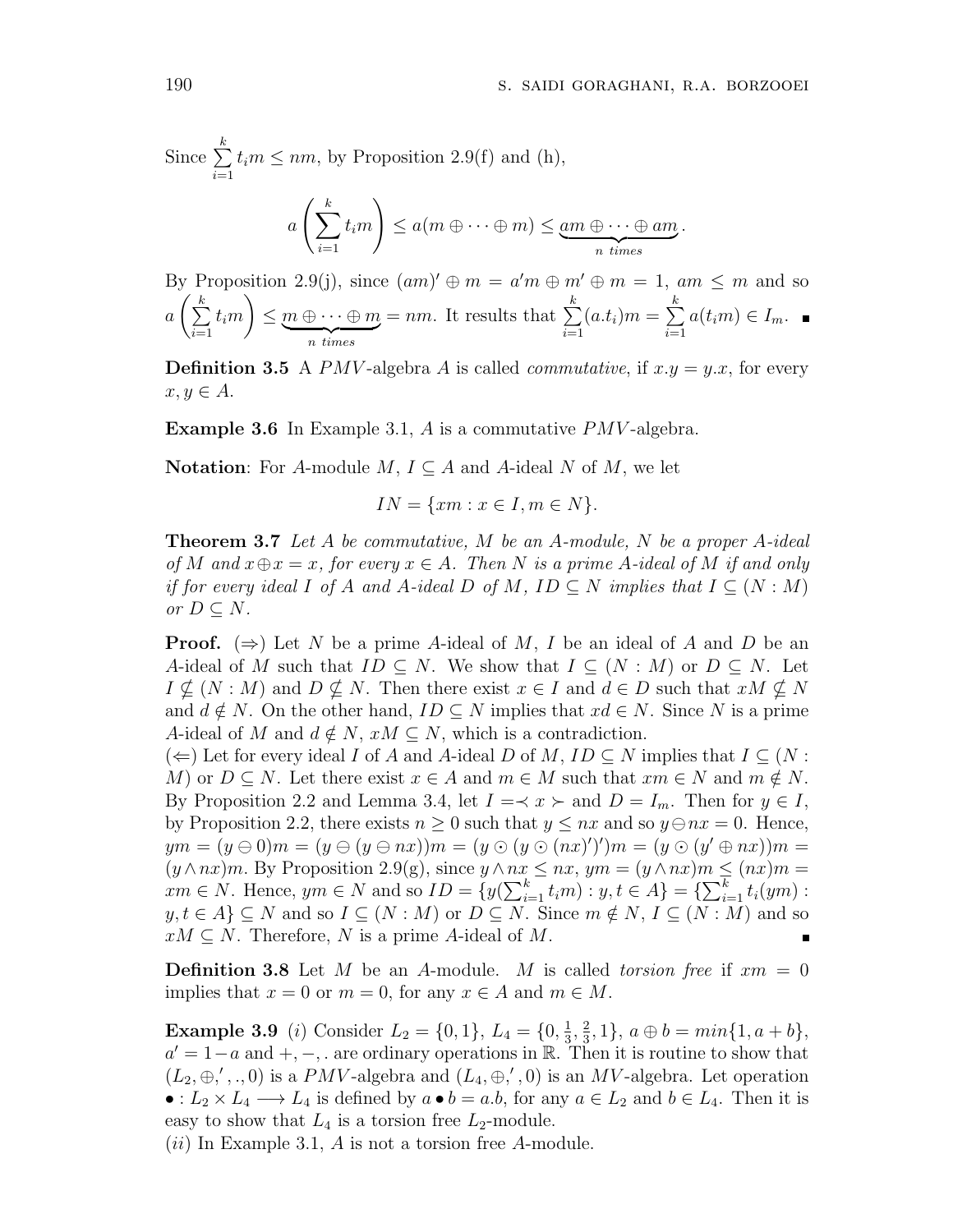**Lemma 3.10** *Let M be an A-module. Then*  $d(\alpha m, \beta m) \leq d(\alpha, \beta)m$ , for every  $\alpha, \beta \in A$  *and*  $m \in M$ *.* 

**Proof.** The proof is similar to the proof of Lemma 2.9 (*i*) in [5].

**Theorem 3.11** *Let M be a unitary A-module and K be an A-ideal of M. Then K is a prime A*-ideal of *M if and only if*  $P = (K : M)$  *is a ·-prime ideal of A and M*  $\frac{M}{K}$  *is a torsion free*  $\frac{A}{P}$ -module.

**Proof.**  $(\Rightarrow)$  Let K be a prime A-ideal of M. By Proposition 3.3  $(v)$ ,  $P =$  $(K : M)$  is a *·*-prime ideal of *A*. Now, we show that  $\frac{M}{K}$  is a torsion free  $\frac{A}{P}$ module. Let operation  $\bullet : \frac{A}{P} \times \frac{M}{K} \longrightarrow \frac{M}{K}$  is defined by  $\frac{x}{P}$  $\frac{m}{K} = \frac{x}{P}$  $\frac{x}{P}$  •  $\frac{m}{K}$  =  $\frac{x\overline{m}}{K}$  $\frac{cm}{K}$ for every  $x \in A$  and  $m \in M$ . If  $\left(\frac{x_1}{P}, \frac{n_1}{K}\right)$  $\left(\frac{m_1}{K}\right) = \left(\frac{x_2}{P}, \frac{m_2}{K}\right)$  $\frac{n_2}{K}$ , then  $d(x_1, x_2) \in P$ and  $d(m_1, m_2) \in K$ , for any  $x_1, x_2 \in A$  and  $m_1, m_2 \in M$ . By Proposition  $2.9(i)$ ,  $d(x_1m_1, x_1m_2) \leq x_1d(m_1, m_2) \in K$  and so  $d(x_1m_1, x_1m_2) \in K$ . Also, by Lemma 3.10,  $d(x_1m_2, x_2m_2) \leq d(x_1, x_2)m_2$  ∈  $PM \subseteq K$ . Since  $d(x_1m_1, x_2m_2)$  ≤  $d(x_1m_1, x_1m_2) \oplus d(x_1m_2, x_2m_2) \in K$ ,  $d(x_1m_1, x_2m_2) \in K$  and so  $\frac{x_1m_1}{K} = \frac{x_2m_2}{K}$  $\frac{2m_2}{K}$ . Hence,  $\bullet$  is well defined. Let  $x_1, x_2, x \in A$  and  $m_1, m_2, m \in M$ .

 $(\frac{A}{P}\frac{M}{K}1)$ : If  $\frac{m_1}{K} + \frac{m_2}{K}$  is defined in  $\frac{M}{K}$ , then  $\frac{m_1}{K} \leq \frac{m'_2}{K}$  and so by Proposition  $P K^{-1}$  **K** *K K* **K** *K K K K K K K K K K K K K K K K K K K K K K K K K M K A K M K M K*  $2.9 \left( f, c \right), \frac{x m_1}{K} \leq \frac{x m_2'}{K} \leq \frac{(x m_2)'}{K}$  $\frac{(m_2)^r}{K}$ . It results that  $\frac{x m_1}{K} + \frac{x m_2}{K}$  $\frac{m_2}{K}$  is defined and so *x*  $\frac{x}{P}(\frac{m_1}{K} + \frac{m_2}{K})$  $\left(\frac{m_2}{K}\right) = \frac{x m_1}{K} + \frac{x m_2}{K} = \frac{x}{P}$ *P*  $\frac{m_1}{K} + \frac{x}{F}$ *P m*<sup>2</sup>  $\frac{n_2}{K}$  .

 $\left(\frac{A}{P}\right)$ *P M*  $\frac{M}{K}$ 2): if  $\frac{x1}{P} + \frac{x_2}{P}$  $\frac{x_2}{P}$  is defined in  $\frac{A}{P}$ , then  $\frac{x_1}{P} \leq \frac{x_2'}{P}$  and so  $\frac{x_1' \oplus x_2'}{P} = \frac{x_1'}{P} \oplus \frac{x_2'}{P} = \frac{1}{P}$  $\frac{1}{P}$ . It means that  $x_1 \ominus x_2' = d(x_1' \oplus x_2', 1) \in P = (K : M)$  and so  $(x_1 \ominus x_2')m \in K$ , for every  $m \in M$ . Since  $x_1 \ominus x_2' \le x_1$ ,  $(x_1 \ominus x_2')m \le x_1m$ , for every  $m \in M$ . By Propositions 2.4 (*ii*) and 2.9 (*d*),

$$
(x_1 \ominus x_2')m = (x_1 \ominus x_2')m \wedge x_1m
$$
  
=  $((x_1 \ominus x_2')m \oplus (x_1m)') \odot (x_1m) = ((x_1 \ominus x_2')m + (x_1m)') \odot (x_1m)$   

$$
\ge ((x_1 \ominus x_2')m \oplus x_1'm) \odot (x_1m) = ((x_1 \ominus x_2') + x_1')m \odot (x_1m)
$$
  
=  $((x_1 \odot x_2) + x_1')m \odot (x_1m)l = (x_1' \vee x_2)m \odot x_1m$   

$$
\ge x_2m \odot x_1m = x_2m \ominus (x_1m)'
$$
.

Then  $x_2m \ominus (x_1m)' \in K$  and so  $d((x_2m)' \oplus (x_1m)', 1) = x_2m \ominus (x_1m)' \in K$ . It results that  $\frac{(x_1 m)'}{K} \oplus \frac{(x_2 m)'}{K} = \frac{1}{K}$  $\frac{1}{K}$  and so  $\frac{x \cdot 1}{K} \leq \frac{(x_2 m)'}{K}$ *K*<sup>2*m*</sup>. Hence,  $\frac{x_1 m}{K} + \frac{x_2 m}{K}$  $\frac{2^m}{K}$  is defined and so  $\left(\frac{x_1}{P} + \frac{x_2}{P}\right)$  $\frac{x_2}{P}$ ) $\frac{m}{K} = \frac{x_1}{P}$ *P*  $\frac{m}{K} + \frac{x_2}{P}$ *P m*  $\frac{m}{K}$ .

 $\left(\frac{A}{P}\right)$ *P M*  $\frac{M}{K}$ 3): The proof is routine.

Now, let  $\frac{x}{P}$  $\frac{m}{K} = \frac{0}{K}$ *<u>R</u>*, for any *x* ∈ *A* and *m* ∈ *M*. Then  $xm = d(xm, 0) \in K$  and so  $m \in K$  or  $x \in (\tilde{K}:M) = P$ . Hence,  $\frac{m}{K} = \frac{0}{K}$  $\frac{0}{K}$  or  $\frac{x}{P} = \frac{0}{P}$  $\frac{0}{P}$  and so  $\frac{M}{K}$  is a torsion free *A*  $\frac{A}{P}$ -module.

(*⇐*) Let *P* be a prime *A*-ideal of *M* and  $\frac{M}{K}$  be a torsion free  $\frac{A}{P}$ -module. If  $K = M$ , then  $P = (K : M) = (M : M) = A$ , which is a contradiction. Now, let  $xm \in K$ , for any  $x \in A$  and  $m \in M$ . Then  $\frac{x}{P}$  $\frac{m}{K} = \frac{xm}{K} = \frac{0}{K}$  $\frac{0}{K}$ . Since  $\frac{M}{K}$  is torsion free,  $\frac{x}{P} = \frac{0}{P}$ or  $\frac{m}{K} = \frac{0}{K}$  and so  $x \in P = (K : M)$  or  $m \in K$ . Therefore, K is a prime A-idea  $\frac{0}{K}$  and so  $x \in P = (K : M)$  or  $m \in K$ . Therefore, *K* is a prime *A*-ideal of *M*.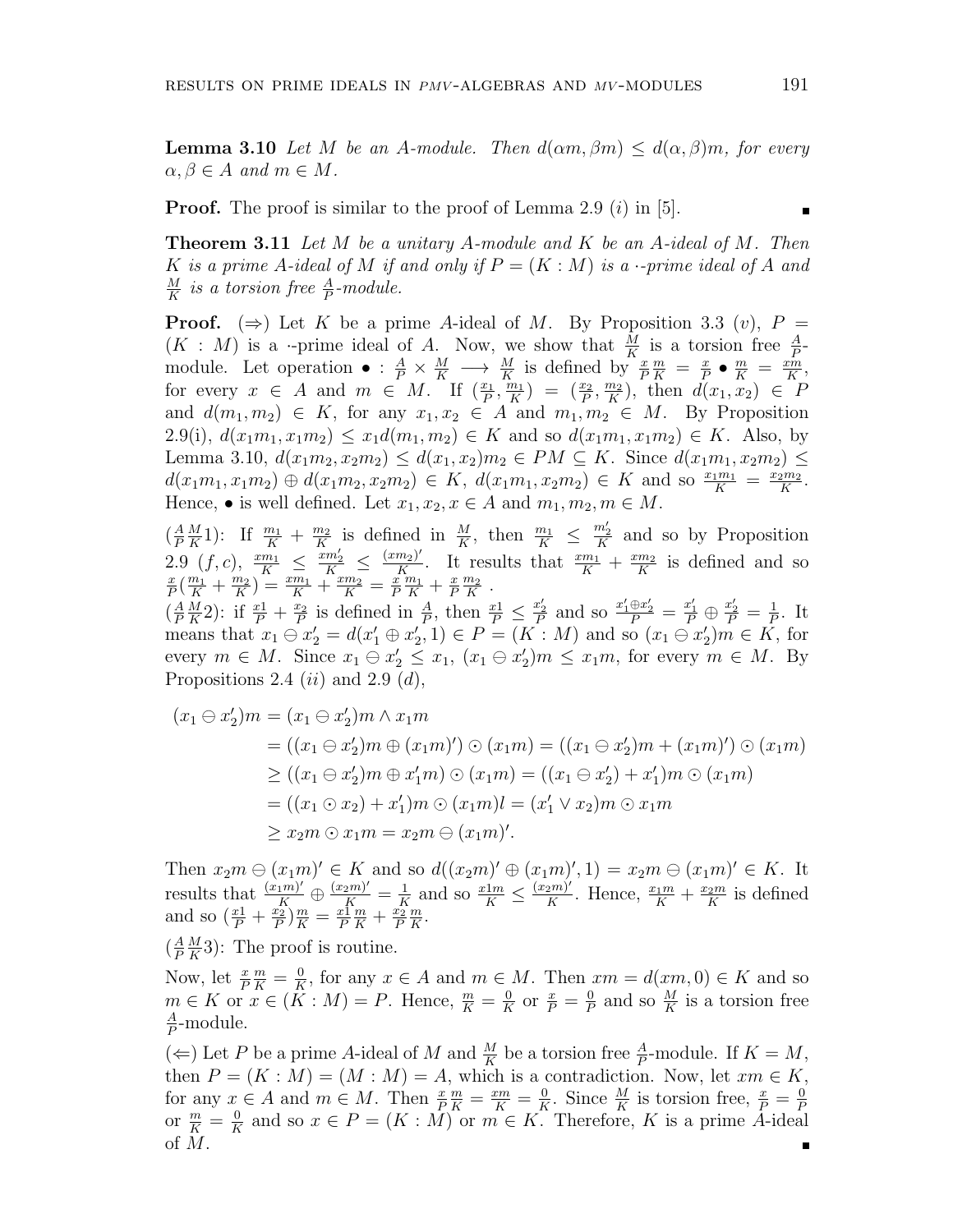#### **4. On radical of** *A***-ideals and** *·***-ideals**

In this section, we present the definition of radical of an *A*-ideal (*·*-ideal) in *MV* modules (*MV* -algebras) and obtain some properties on it. Also, we characterize radical of a *·*-ideal via elements of *A*.

**Definition 4.1** Let *M* be an *A*-module and *N* be an *A*-ideal of *M*. The intersection of all prime *A*-ideals of *M*, including *N*, is called *radical* of *N* and it is shown by  $rad_M(N)$  or  $rad(N)$ . If N is a prime A-ideal of M, then it is clear that  $rad(N) = N$ . If there exist no prime A-ideal of M including N, then we let  $rad_M(N) = M$ .

**Example 4.2** In Example 3.1,  $rad(I) = \{0, 1\}$  and  $rad(\{0\}) = \{0\}$ .

**Lemma 4.3** Let  $M$  be an  $A$ -module and  $N$  be an  $A$ -ideal of  $M$ . Then  $x \in (N : M)$ *if and only if*  $x1 \in N$ *, for every*  $x \in A$ *.* 

**Proof.** Let  $x \in (N : M)$ . Then it is clear that  $x1 \in N$ . Now, let  $x1 \in N$  and  $m \in M$ . Since  $m \leq 1$ , by Proposition 2.9(*f*),  $xm \leq x1 \in N$  and so  $xm \in N$ , for every  $m \in M$ . Hence,  $x \in (N : M)$ .

**Lemma 4.4** Let M be a unitary A-module, K be an A-ideal of M and  $m \in M$ . *Then*

(*i*) *≺ K ∪ {m} ≻*= *{x ∈ M* : *x ≤ nm ⊕ s, for some n ∈* N *and s ∈ K} is an A-ideal of M.*

*Moreover, if K is a maximal A-ideal of M. Then*

(*ii*)  $K$  *is a prime A-ideal of*  $M$ ,

 $(iii)$   $(K : M)$  *is a maximal ideal of A.* 

**Proof.** (*i*) By Proposition 2.3,  $\prec K \cup \{m\} \succ$  is an ideal of *M*. Now, let  $a \in A$ and  $t \in \mathcal{X}$  *U*  $\{m\}$  ≻. Then  $t \leq nm \oplus s$ , for some  $n \in \mathbb{N}$  and  $s \in K$ . Since  $t \leq nm \oplus s$  and  $am \leq m$ , by Proposition 2.9(*f*) and (*h*),

$$
at \le a(nm \oplus s) \le \underbrace{am \oplus \cdots \oplus am}_{n \text{ times}} \oplus as \le \underbrace{m \oplus \cdots \oplus m}_{n \text{ times}} \oplus as = nm \oplus as
$$

and so  $at \in \{K \cup \{m\} \succ \{m\} \subset \{K \cup \{m\}}$  is an *A*-ideal of *M*.

(*ii*) Let  $xm \in K$ , where  $x \in A$  and  $m \in M$ . If  $x \notin (K : M)$ , then by Lemma 4.3, *x*<sup>1</sup> ∉ *K*. Let *m* ∉ *K*. Then we consider  $\prec K \cup \{m\} \succ$ . By (*i*),  $\prec K \cup \{m\} \succ$  is an *A*-ideal of *M*. Since *K* is maximal,  $\prec K \cup \{m\} \succcurlyeq M$  and so  $1 \in \prec K \cup \{m\} \succcurlyeq M$ . Hence,  $1 \leq nm \oplus t$ , for some  $n \in \mathbb{N}$  and  $t \in K$ . By Proposition 2.9(*f*) and  $(h), x1 \leq x(nm \oplus t) \leq xm \oplus \cdots \oplus xm \oplus xt \in K$  and so  $x1 \in K$ , which is a | {z } *n times*

contradiction. It results that  $m \in M$ . Therefore, *K* is a prime *A*-ideal of *A*.

(*iii*) Let *I* be an ideal of *A* such that  $(K : M) \subseteq I \subseteq A$ . Let  $a \in A$  such that  $a \notin (K : M)$ . Then there exists  $m \in M$  such that  $am \notin K$ . Now, similar to the proof of (*ii*), the result will be obtain.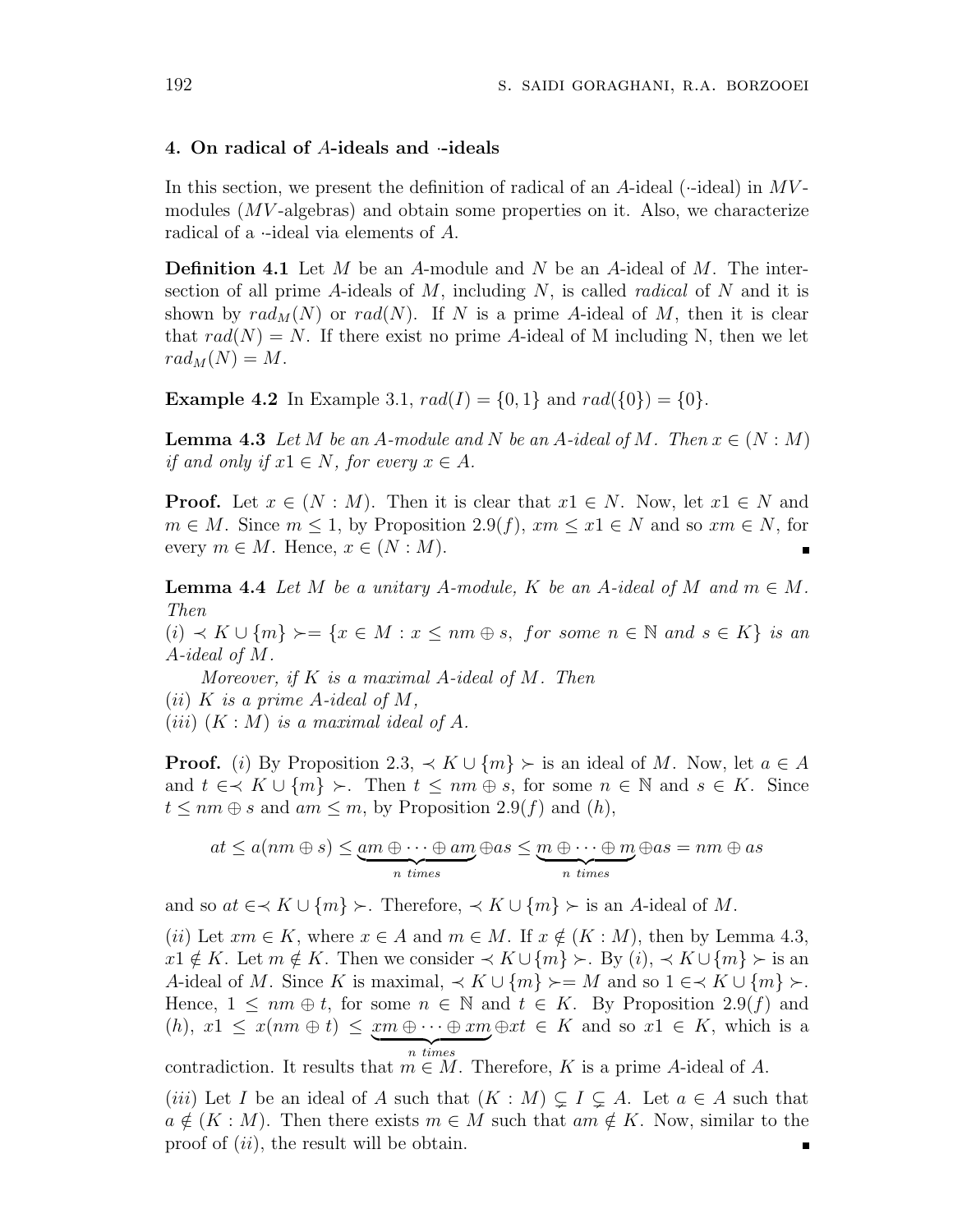**Theorem 4.5** *Let J*(*A*) *be the intersection of all maximal ideals of A, N*(*A*) *be the intersection of all prime ·-ideals of A and M be an A-module. Then*  $(i)$   $J(A)M \subseteq Rad(M)$ ,  $(iii) rad_M(0) ⊂ Rad(M)$  $(iii)$   $N(A)M \subseteq rad_M(0)$ .

**Proof.** (*i*) Let *N* be a maximal *A*-ideal of *M*. Then by Lemma 4.4 (*ii, iii*), *N* is a prime *A*-ideal of *M* and (*N* : *M*) is a maximal ideal of *A*. Hence,

$$
(Rad(M):M) = (\bigcap_{N \in Max(M)} N : M) = \bigcap_{N \in Max(M)} (N : M) \supseteq J(A)
$$

and so  $J(A)M \subseteq Rad(M)$ .

(*ii*) By Lemma 4.4(*ii*), it is clear that  $rad_M(0) \subseteq Rad(M)$ .

 $(iii)$  If  $rad_M(0) = M$ , then  $N(A)M \subseteq rad_M(0)$ . Let  $rad_M(0) \neq M$  and N be a prime *A*-ideal of *M*. If  $a \in N(A)$ , then by Proposition 3.3  $(v)$ ,  $a \in (P : M)$  and so *aM* ⊆ *P*, for every prime *A*-ideal *P* of *M*. Hence,  $N(A)M ⊆ P$ , for every prime *A*-ideal *P* of *M*. Therefore,  $N(A)M \subseteq rad_M(0)$ .

**Theorem 4.6** *Let M be an A-module and L, N be A-ideals of M. Then*  $(i)$   $N \subset rad(N)$ ,  $(iii)$  *if*  $L \subseteq N$ *, then*  $rad(L) \subseteq rad(N)$ *,*  $(iii) rad(rad(N) = rad(N),$  $(iv) rad(N \cap L) \subseteq rad(N) \cap rad(L)$ .

**Proof.** The proof is routine.

**Definition 4.7** Let *I* be an ideal of *A*. The intersection of all *·*-prime ideals of *A* including *I* is denoted by  $r_A(I)$  or  $r(I)$ . If there exists no *·*-prime ideal of *A* including *I*, then we let  $r_A(I) = A$ .

**Example 4.8** In Example 3.1,  $r(I) = \{0, 1\}$  and  $r(\{0\}) = \{0\}$ .  $(iii)$  Let  $M_2(\mathbb{R})$  be the ring of square matrixes of order 2 with real elements and let 0 be the matrix with all elements 0. If we define the order relation on components

$$
A = (a_{ij})_{i,j=1,2} \ge 0 \text{ if and only if } a_{ij} \ge 0 \text{ for any } i,j,
$$

then  $M_2(\mathbb{R})$  is an *l*-ring. If  $v =$  $\left(\begin{array}{c}1\\2\end{array}\right)$ 1  $\begin{matrix} 2 & 2 \\ 1 & 1 \end{matrix}$ 2 1 2 ), then  $(M_2(\mathbb{R}), v)$  is an *lu*-ring and so  $A = \Gamma(M_2(\mathbb{R}), v)$  is a *PMV*-algebra. It is easy to see that  $Id(A) = \{0\}$ , A and  $\{0\}$  is not a *·*-prime ideal of *A*. Then  $r(\{0\}) = A$ .

**Lemma 4.9**  $(\alpha \oplus \beta)a \leq \alpha a \oplus \beta a$ , for every  $\alpha, \beta, a \in A$ .

**Proof.** Since  $\beta a \leq (\alpha a)' \oplus \beta a$ , by Proposition 2.4(i),  $(\alpha a) \odot (\beta a)' = ((\alpha a)' \oplus \beta a)' \leq$  $(\beta a)'$  and so  $(\alpha a) \odot (\beta a)' + \beta a$  is defined, where " $+$ " is the partial addition on *A*. Similarly,  $\alpha \odot \beta' + \beta$  is defined, too. Consider *A* as *A*-module, where  $ab = a.b$ , for every  $a, b \in A$ . Then by Lemma 2.9(d) and (g), since  $\alpha \odot \beta' \leq \beta'$ ,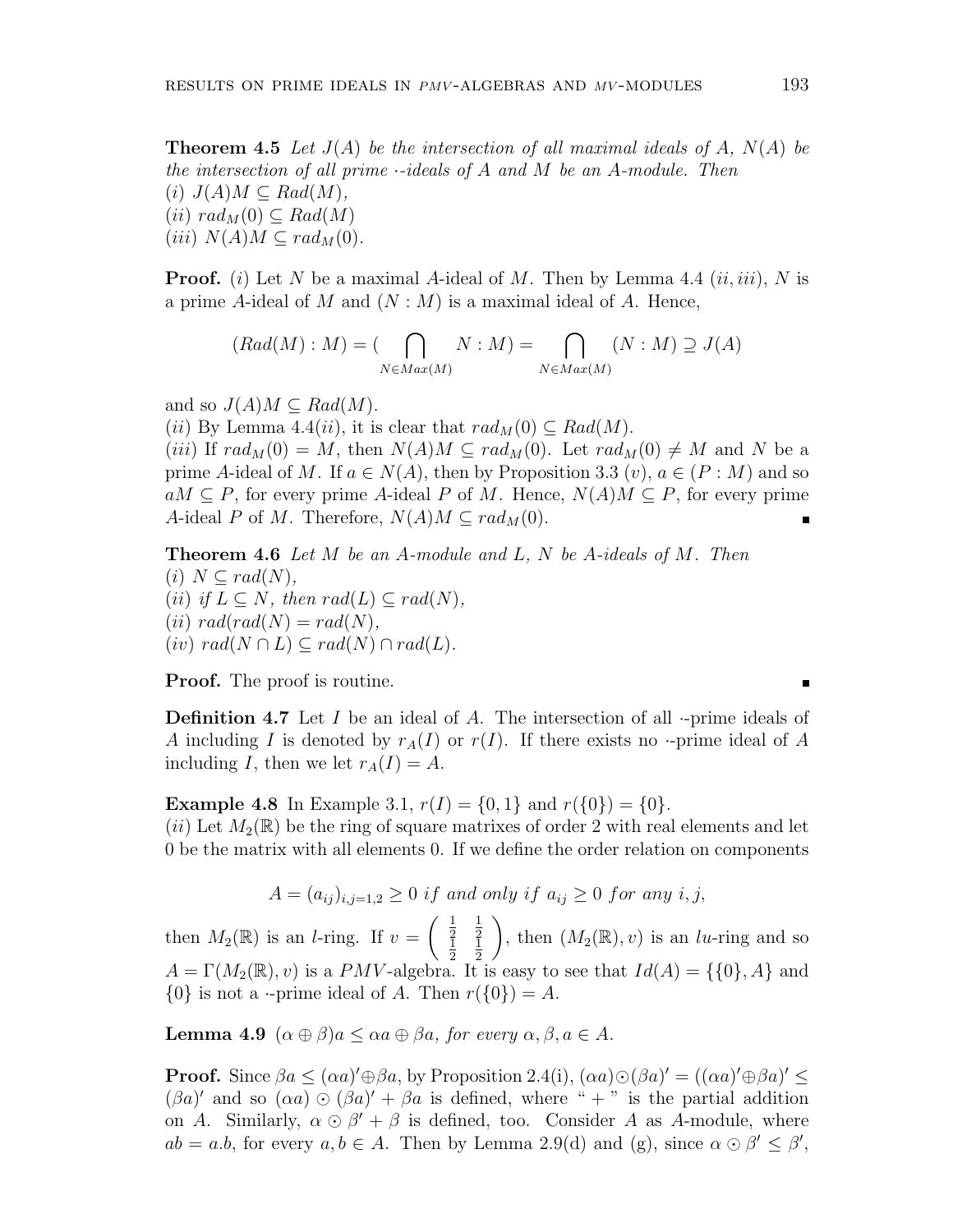П

 $(\alpha \odot \beta')a \leq \beta'a \leq (\beta a)'$  and so  $(\alpha \odot \beta')a + \beta a$  is defined. Now,  $\alpha \leq \alpha \vee \beta$  implies that  $\alpha a \leq (\alpha \vee \beta)a$ . Then  $\alpha a \vee \beta a \leq (\alpha \vee \beta)a$  and so by Lemma 2.7(c),

 $(\alpha a)\odot(\beta a)' + \beta a = \alpha a \vee \beta a \leq (\alpha \vee \beta)a = (\alpha \odot \beta' \oplus \beta)a = (\alpha \odot \beta' + \beta)a = (\alpha \odot \beta')a + \beta a.$ 

By Lemma 2.7(f),  $\alpha a \odot (\beta a)' \leq (\alpha \odot \beta')a$ . If we set  $\alpha \oplus \beta$  instead of  $\alpha$ , then by Lemma 2.9 (g), we have  $(\alpha \oplus \beta)a \odot (\beta a)' \leq ((\alpha \oplus \beta) \odot \beta')a = (\alpha \wedge \beta')a \leq \alpha a$ and so

$$
(\alpha \oplus \beta)a = (\alpha \oplus \beta)a \vee \beta a = (\alpha \oplus \beta)a \odot (\beta a)' \oplus \beta a \leq \alpha a \oplus \beta a.
$$

**Definition 4.10** *S*  $\subseteq$  *A* is called a *·*-closed subset of *A*, if *x.y*  $\in$  *S*, for every  $x, y \in S$ .

**Example 4.11** In Example 3.1,  $S = \{1,3\}$  is a *·*-closed subset of *A*.

**Theorem 4.12** *Let I be an ideal of A and S be a ·-closed subset of A such that*  $I \cap S = \emptyset$ . Then there exists a *·-prime ideal P* of *A* such that  $I \subseteq P$  and  $P \cap S = \emptyset$ .

**Proof.** Let  $T = \{J : J \text{ is an ideal of } A, I \subseteq J \text{ and } J \cap S = \emptyset\}$ . Since  $I \in T$ ,  $T \neq \emptyset$ . By *Zorns* Lemma, *T* has a maximal element *P*. We show that *P* is a *·*-prime ideal of *A*. Let  $x.y \in P$  and  $x,y \notin P$ . Consider  $\prec P \cup \{x\} \succ \text{and}$  $\prec P \cup \{y\} \succ$ . By maximality  $P, \prec P \cup \{x\} \succ \cap S \neq \emptyset$  and  $\prec P \cup \{y\} \succ \cap S \neq \emptyset$ and so there exist  $\alpha \in \mathcal{A}$   $P \cup \{x\}$  >  $\cap S$  and  $\beta \in \mathcal{A}$   $P \cup \{y\}$  >  $\cap S$ . Then by Proposition 2.3, there exist  $a, b \in P$  and  $n, m \in \mathbb{N} \cup \{0\}$  such that  $\alpha \le nx \oplus a$  and  $\beta \leq my \oplus b$ . By Proposition 2.9  $(f, g)$ ,  $\alpha \beta \leq (nx \oplus a)$ *.*(*my*  $\oplus b$ ). If we consider *A* as *A*-module, where  $xy = x.y$ , for every  $x, y \in A$ , then the same as Lemma 4.9 for *PMV* -algebras and by Proposition 2.9 (*h*),

$$
\alpha.\beta \leq (nx \oplus a).my \oplus (nx \oplus a).b \leq nx.my \oplus a.my) \oplus nx.b \oplus a.b
$$
  

$$
\leq \underbrace{x.y \oplus \cdots \oplus x.y}_{mn \ times} \oplus \underbrace{a.y \oplus \cdots \oplus a.y}_{m \ times} \oplus \underbrace{x.b \oplus \cdots \oplus}_{n \ times} \oplus a.b \in P
$$

and so  $\alpha.\beta \in P$ . Since *S* is a *·*-closed subset of *A*,  $\alpha.\beta \in P \cap S$ , which is a contradiction. Therefore, *P* is a *·*-prime ideal of *A*.

**Proposition 4.13** Let *I* be an ideal of *A* and  $c \in I$ . Then  $a.c \in I$ , for every  $a \in A$ *.* 

**Proof.** The proof is easy.

**Theorem 4.14** *Let I be an ideal of A. Then*

$$
r(I) = \{x \in A : x^n = \underbrace{x.x, \dots, x}_{n \text{ times}} \in I, \text{ for some } n \in \mathbb{N}\}.
$$

**Proof.** Let  $T = \{x \in A : x^n = x.x \cdots x \in I, \text{ for some } n \in \mathbb{N}\}.$  It is easy  $\overline{n \ times}$ 

to show that  $T \subseteq r(I)$ . Let  $x \in r(I)$ . If  $x \notin T$ , then  $x^n \notin I$ , for every  $n \in \mathbb{N}$ . Consider  $S = \{x^n \oplus a : n \in \mathbb{N} \cup \{0\}, a \in I \text{ and } x^n \leq a'\}.$  Let  $x^n \oplus a, x^m \oplus b \in S$ , for  $a, b \in I$  and  $n, m \in \mathbb{N}$ . Since  $x^n \le a'$  and  $x^m \le a'$ ,  $x^n + a$  and  $x^m + a$  are defined in *A*. Then

.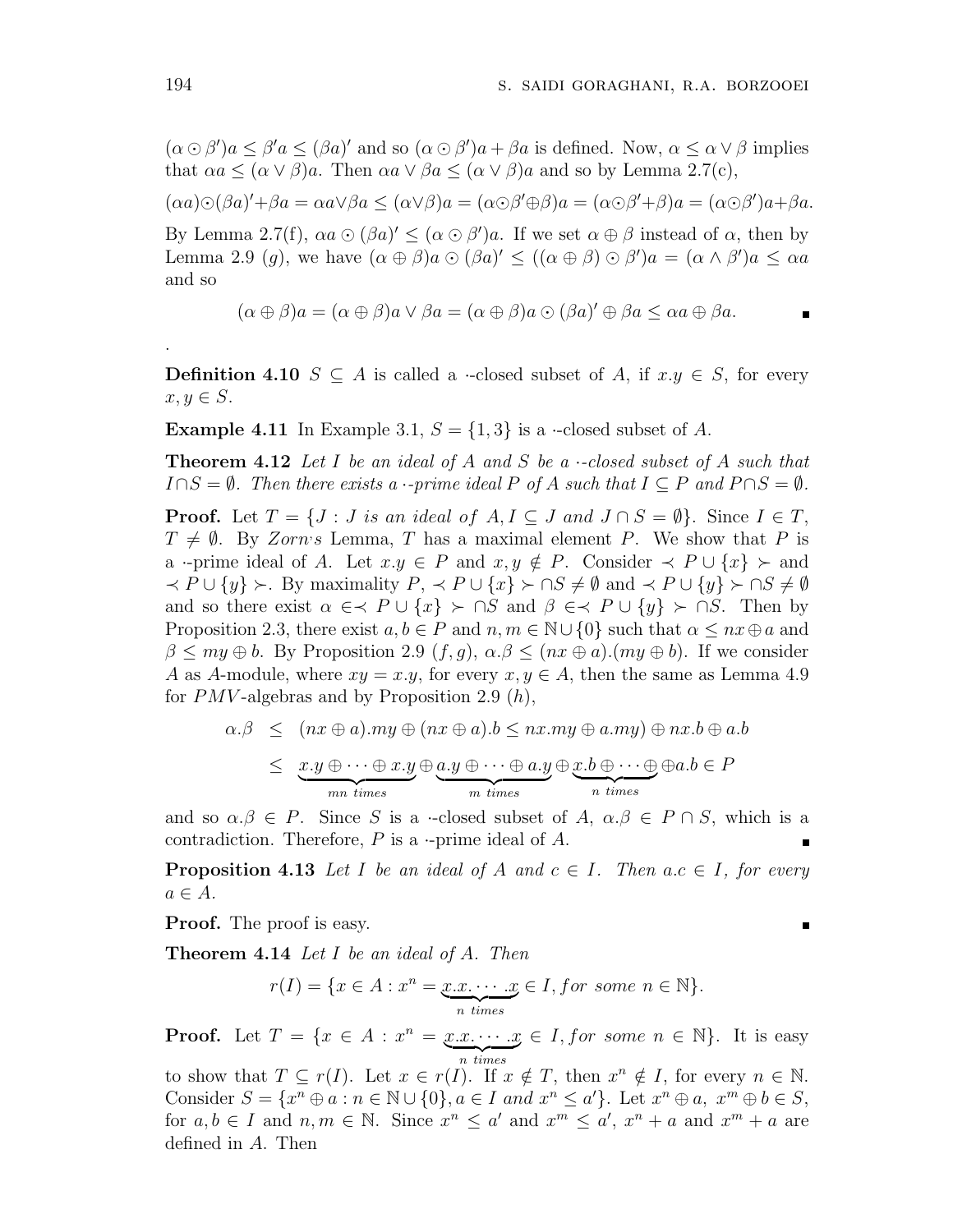$$
(xn \oplus a).(xm \oplus b) = (xn + a).(xm + b)
$$
  
= 
$$
xm+n + a.xm + xn.b + a.b
$$
  
= 
$$
xn+m \oplus t \in S,
$$

where by Proposition 4.13,  $t \in I$ . It results that *S* is a *·*-closed subset of *A*. It is easy to see that  $S \cap I = \emptyset$ . Then by Theorem 4.12, there is a *·*-prime ideal of *A* such that  $I \subseteq P$  and  $S \cap P = \emptyset$ . Now, since  $x \in r(I)$  and  $x = x^1 \oplus 0 \in S$ , *x* ∈ *P* ∩ *S*, which is a contradiction. Therefore, *x* ∈ *T* and therefore *T* = *r*(*I*). ■

**Theorem 4.15** *Let A be unital and*  $I, I_1, \cdots, I_n$  *be ideals of A. Then*  $(i)$   $r(r(I)) = r(I)$ ,  $(iii)$   $r(\bigcap^n$ *k*=1  $I_k$   $= \bigcap^n$ *k*=1  $r(I_k)$ .  $(iii)$   $r(N : M) \subseteq (rad(N) : M)$ 

**Proof.** (*i*) The proof is routine.

(*ii*) By Theorem 4.14, it is easy to show that  $r \nvert \nvert \nvert$ *k*=1  $I_k$ *⊆* ∩*n k*=1  $r(I_k)$ . Let *x ∈* ∩*n k*=1 *r*(*I<sub>k</sub>*). Then  $x \in r(I_k)$ , for every  $1 \leq i \leq n$  and so there exists  $m_k \in \mathbb{N}$  such that  $x^{m_k} \in I_k$ . Let  $m = \max\{m_1, ..., m_n\}$ . If we consider *A* as *A*-module, where  $xy = x \cdot y$ , for every  $x, y \in A$ , then by Proposition 2.9 (*j*),  $x^{m-m_k} \cdot x^{m_k} \leq x^{m_k}$ . Since  $x^m = x^{m-m_k} \cdot x^{m_k} \leq x^{m_k} \in I_k$ ,  $x^m \in I_k$ , for every  $1 \leq k \leq n$  and so  $x^m \in \bigcap_{k=1}^n I_k$ *k*=1 *Ik*. Hence, by Theorem 4.14,  $x \in r \binom{n}{n}$ *k*=1  $I_k$ ). Therefore,  $r \nvert \nvert$ *k*=1  $I_k$   $=$   $\bigcap^n$ *k*=1  $r(I_k)$ .  $(iii)$  Let *P* be an arbitrary prime *A*-ideal of *M* containing *N*. Since  $N \subseteq P$ , by Proposition 3.3 (*iv*),  $(N : M) \subseteq (P : M)$ . Hence,  $r(N : M) \subseteq (P : M)$  and so

$$
r(N:M) \subseteq \bigcap_{N \subseteq P \in Spec(M)} (P:M) = \left(\bigcap_{N \subseteq P \in Spec(M)} P:M\right) = (rad(N):M).
$$

#### **5. Conclusion**

The categorical equivalence between *MV* -algebras and *lu*-groups leads to the problem of defining a product operation on *MV* -algebras, in order to obtain structures corresponding to *l*-rings. In fact, by defining *MV* -modules, *MV* -algebras were extended. *PMV*-algebras are *MV*-algebras whose product operation "." is defined on the whole *MV* -algebra. we studied *·*-prime ideals in *PMV* -algebras, prime *A*-ideals in *MV* -modules and presented the definition of radical of a *·*-ideal in *PMV* -algebra *A* and characterize it via elements of *A*. Also, we presented definition of the radical of an *A*-ideal in *MV* -modules by prime *A*-ideals that in [8], was defined by maximal *A*-ideals. The obtained results in the last sections encouraged us to continue this way in order to introduce the notion of primary decomposition of an *A*-ideal in *MV* -modules by prime *A*-ideals, primary decomposition of a *·*-ideal in *PMV* -algebras and other results.